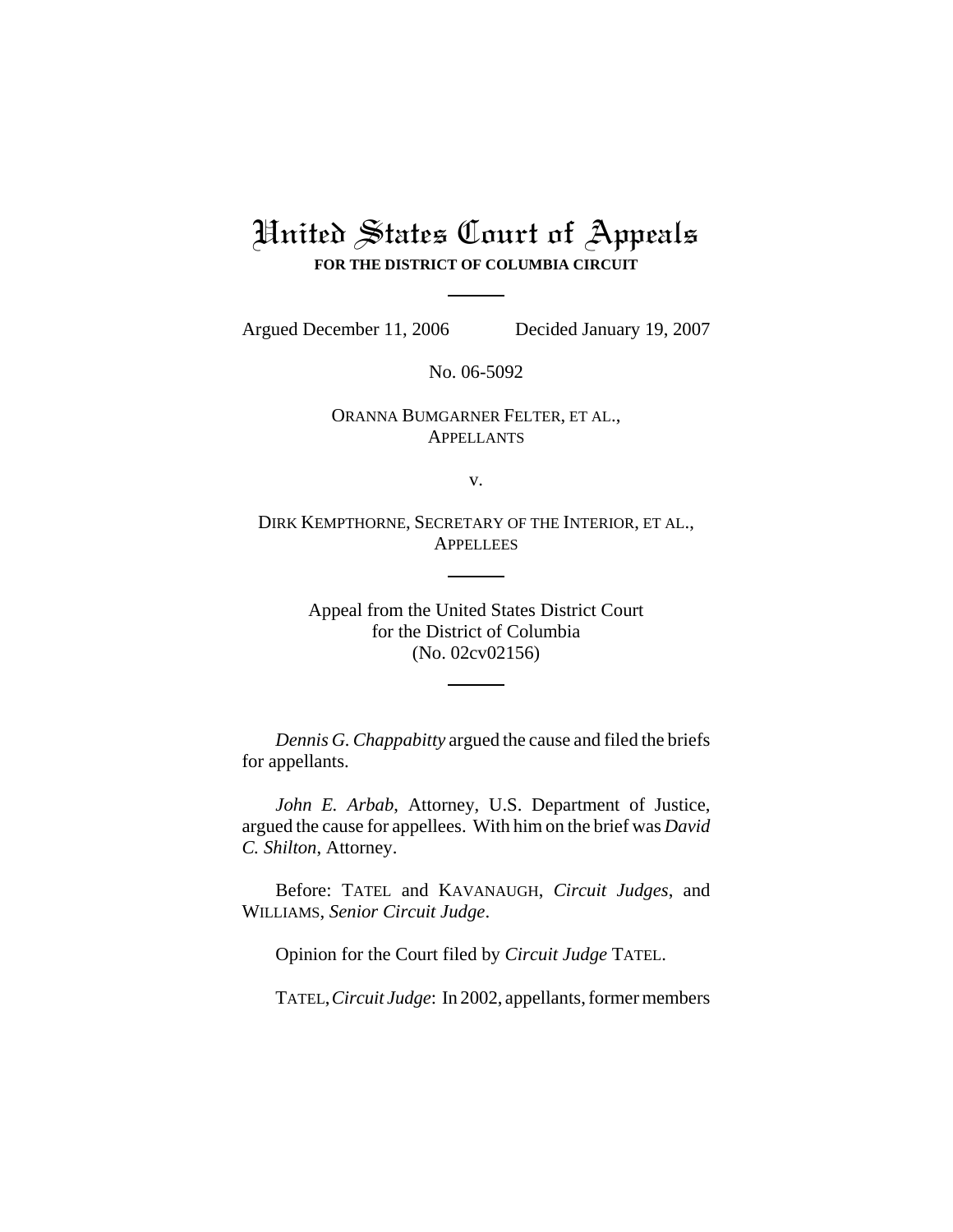of the Ute Indian Tribe and their descendants, filed a multicount complaint alleging that in the 1950s and 1960s the federal government improperly terminated their status as federally recognized Indians and, in the process of partitioning tribal assets prior to termination, breached its fiduciary duty to them. The district court dismissed the complaint, finding that plaintiffs' claims were barred by the six-year statute of limitations for non-tort actions against the United States. Although we agree with the district court's reasoning, we nonetheless remand the case for consideration of whether plaintiffs' claims have been saved by recently enacted legislation providing that the statute of limitations "shall not commence to run" on Indian claims of trust fund mismanagement until the United States has provided an accounting.

**I.**

Because the district court dismissed plaintiffs' claims under Federal Rule of Civil Procedure 12(b), "we assume that the facts alleged in plaintiffs' complaint are true." *Wagener v. SBC Pension Benefit Plan—Non Bargained Program*, 407 F.3d 395, 397 (D.C. Cir. 2005) (regarding motion to dismiss for failure to state a claim); *see also Jerome Stevens Pharms., Inc. v. FDA*, 402 F.3d 1249, 1253 (D.C. Cir. 2005) (regarding motion to dismiss for lack of subject matter jurisdiction). Viewed through this lens, the complaint relates the following:

In 1861, President Abraham Lincoln declared the Uinta Valley in Eastern Utah to be an Indian reservation, later named the Uinta and Ouray Reservation. Several years later, the Uinta Band, the aboriginal occupants of substantial portions of present-day Utah, including the Uinta Valley, was forcibly relocated to the reservation. Then, in 1881, the United States government removed the White River Band of Utes, who had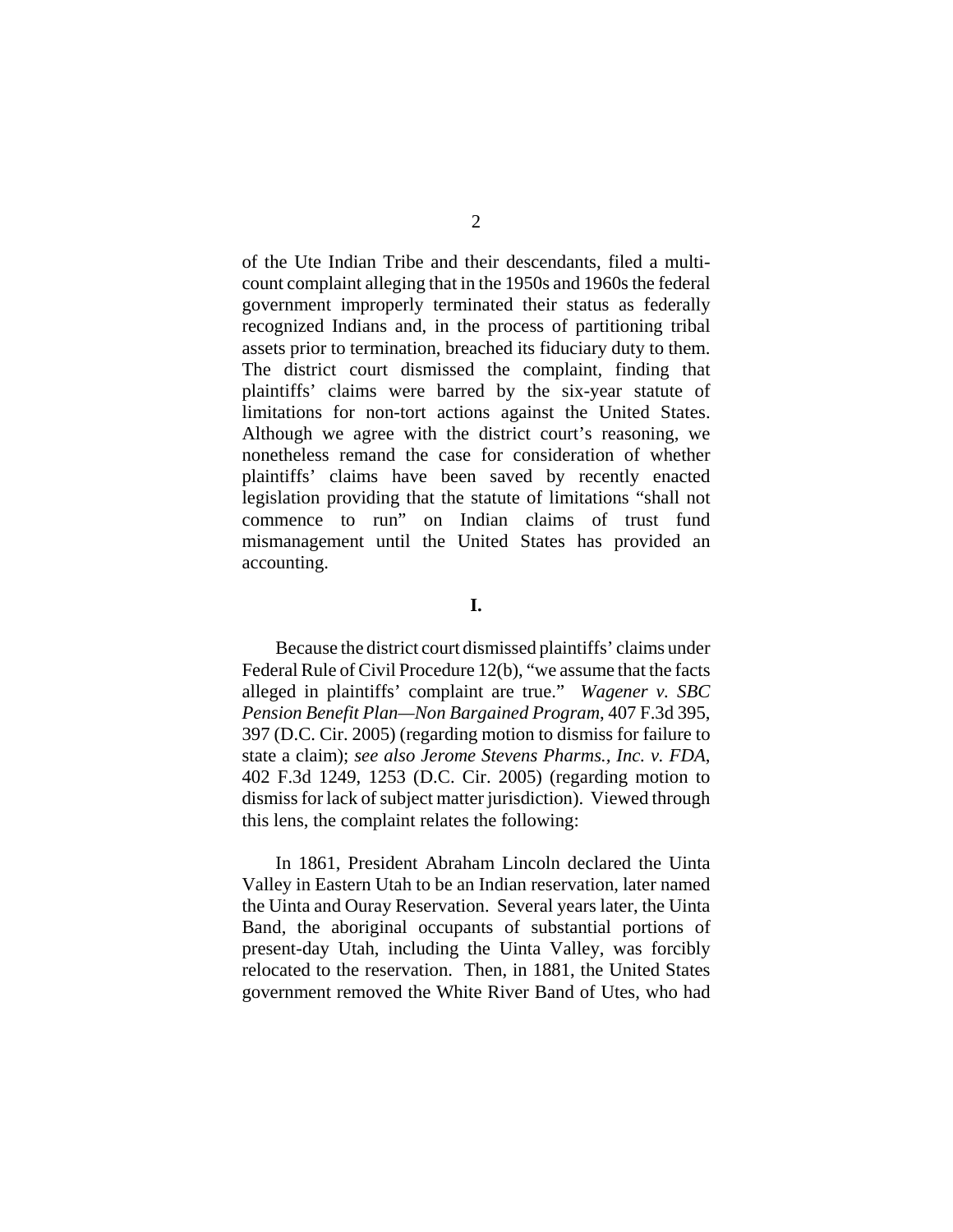historically resided in western Colorado, to the same reservation. Around the turn of the century, the government allotted portions of the reservation to the Uncompaghre Band, who had also historically resided in western Colorado. Recognizing the "exclusive property" interest of the Uinta Band to the Uinta and Ouray Reservation, the federal government provided compensation to the Uinta Band for the portions of their reservation given to the White River and Uncompaghre Bands. Am. Compl. ¶ 31.

In 1937, the "Ute Indian Tribe," repeatedly referred to in the complaint as "a modern fiction," was created pursuant to the Indian Reorganization Act, 25 U.S.C. § 461 *et seq*. *See* Am. Compl. ¶ 33. This new "tribe" consisted of the three bands—Uinta, White River, and Uncompaghre—now living on the Uinta and Ouray Reservation. Under a newly adopted tribal constitution, a "Tribal Business Committee" acted as the governing body of the tribe, with each band having equal representation on the Committee. *Id.* ¶¶ 34-36. Despite the consolidation of the bands, each band retained all property rights held prior to the formation of the Ute Indian Tribe. Moreover, the Tribal Business Committee was authorized to take action regarding a band's preexisting property only with that band's consent.

In 1950, the Confederated Bands of Colorado Utes, of whom the Uncompaghre and White River Bands—but not the Uinta Band—were members, obtained a thirty-two million dollar Indian Claims Commission judgment against the United States for the seizure of their western Colorado lands. The Ute Indian Tribe then adopted the "Share and Share Alike" agreement, under which the Uinta Band, in exchange for a share of the judgment, would agree to relinquish its separate claim against the United States for compensation for seized land. As characterized by Congress in an act related to payment of the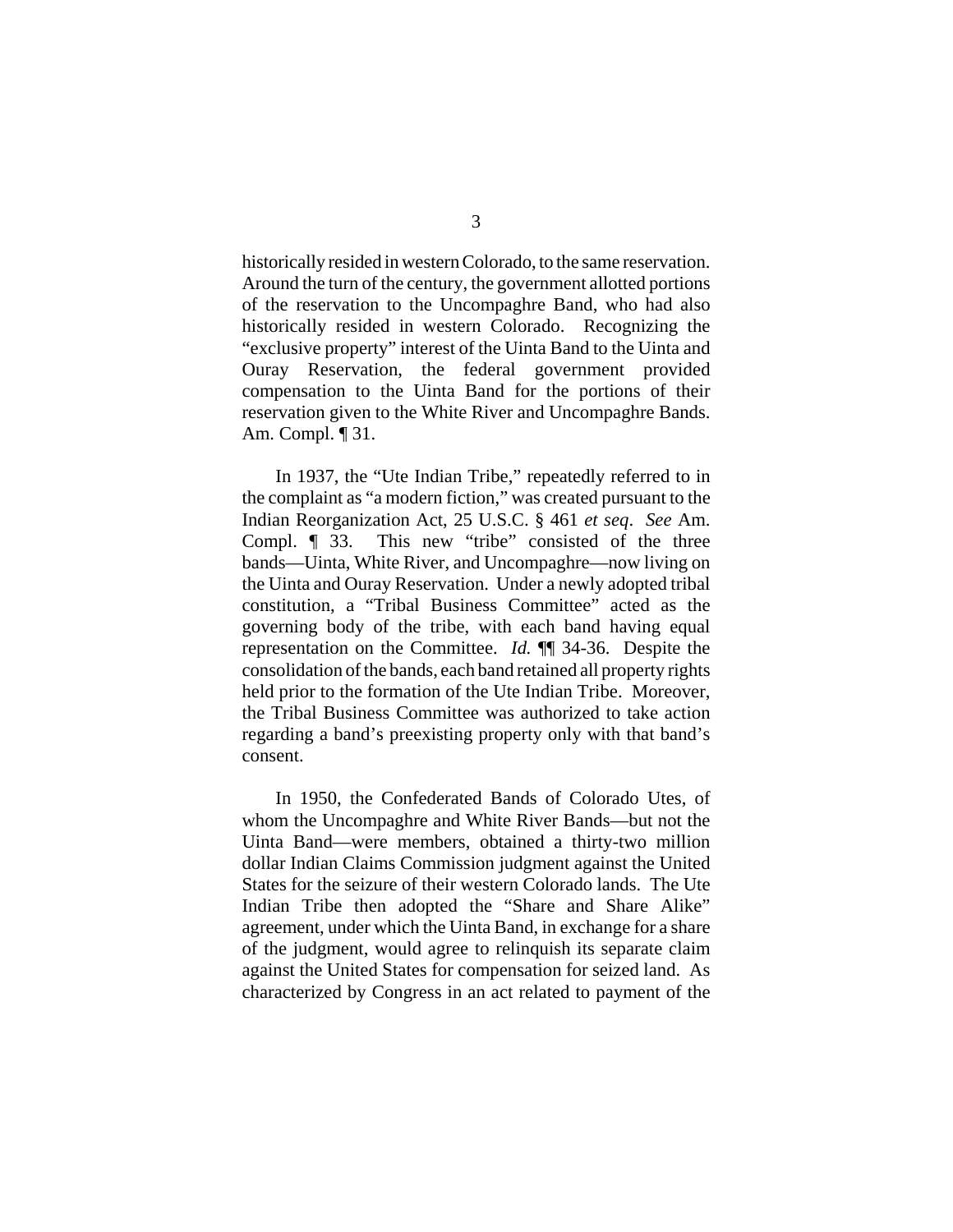judgment, the Share and Share Alike agreement also stated that "land within the Uintah and Ouray Reservation and income issuing therefrom . . . shall become the tribal property of all the Indians of the Ute Indian Tribe . . . without regard to band derivation." 25 U.S.C. § 672. According to the complaint, however, the Bureau of Indian Affairs knew that the Share and Share Alike agreement was invalid because the members of the Uinta Band had never approved it.

Next, the complaint alleges that in 1954 defendants "coerced, threatened, fooled and otherwise forced" the three bands to seek "termination" of their status as federally recognized Indians in order to secure the dispersal of the thirtytwo million dollar judgment. Am. Compl. ¶ 43. A federal policy implemented during the 1950s and early 1960s, "termination" sought to assimilate Indians by ending their special relationship with the United States, discontinuing federal programs for "terminated" Indians, and subjecting them to state law and taxation. *See* H.R. Con. Res. 108, 83rd Cong. (1953) (declaring termination policy); *see also* Charles F. Wilkinson & Eric R. Biggs, *The Evolution of the Termination Policy*, 5 AM. INDIAN L. REV. 139, 151-54 (1977) (decribing common elements in termination plans). In 1970, however, President Nixon called on Congress to "renounce" and "repudiate" termination, referring to this chapter of federal Indian policy as "morally and legally unacceptable." *See* MESSAGE FROM THE PRESIDENT OF THE UNITED STATES TRANSMITTING RECOMMENDATIONS FOR INDIAN POLICY, H.R. DOC. NO. 91- 363, at 3 (1970).

In March 1954, under pressure from the Department of the Interior, the Ute Indian Tribe voted to "terminate" from the tribe what it referred to as its "mixed-blood" members, and to divide the assets of the tribe between the "mixed-blood" and "fullblood" Utes. Am. Compl.  $\P$  46-47. As later defined by statute,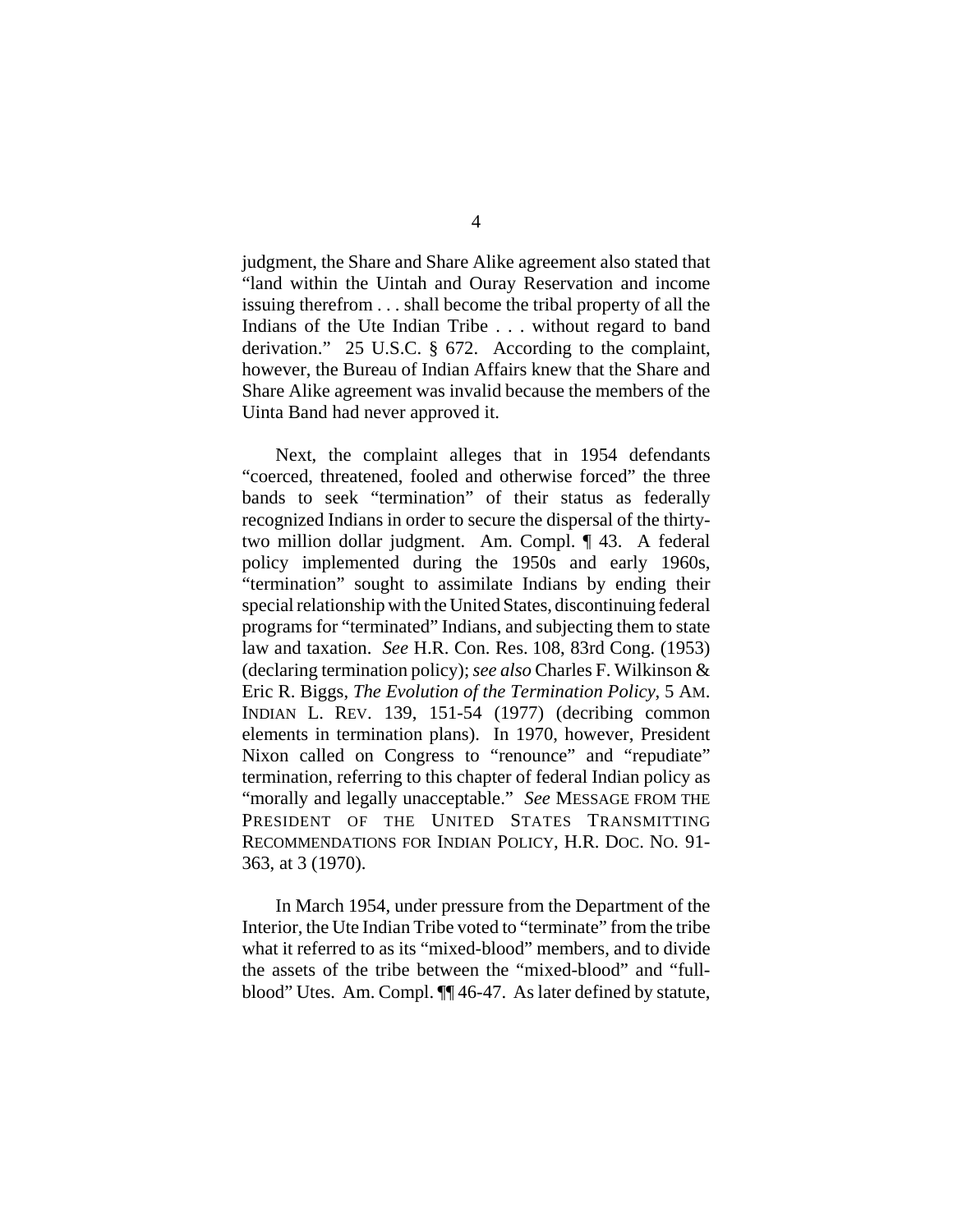"full-blood" Utes are "member[s] of the tribe who possess[] one-half degree of Ute Indian blood and a total of Indian blood in excess of one-half." 25 U.S.C. § 677a(b). "Mixed-blood" Utes—members of the tribe who do not meet these criteria, *id.* § 677a(c)—were predominantly members of the Uinta Band. The complaint alleges that the tribe's vote suffered from significant procedural irregularities, including that it was never ratified by the Uinta Band.

Nonetheless, in response to the tribe's vote, Congress passed the Ute Partition and Termination Act (UPA), 25 U.S.C. § 677 *et seq.*, which provided for the "partition and distribution of the assets of the Ute Indian Tribe . . . between the mixedblood and full-blood members thereof; [and] for the termination of Federal supervision over the trust, and restricted property, of the mixed-blood members of said tribe . . . ." *Id.* § 677. The UPA directed the tribe "to prepare and submit to the Secretary a proposed roll of the full-blood members of the tribe, and a proposed roll of the mixed-blood members . . . . [but i]f the tribe fails to submit such proposed rolls within the time specified in this [Act], the Secretary shall prepare such proposed rolls for the tribe." *Id.*. § 677g. Final rolls published on April 5, 1956, identified 490 members of the Ute Indian Tribe as "mixedbloods." *See Mixed-Blood Members and Full-Blood Members of Ute Indian Tribe of Uintah and Ouray Reservation, Utah*, 21 Fed. Reg. 2208 (Apr. 5, 1956). After publication of these rolls, the statute required the Tribal Business Committee, on behalf of the "full-blood" Utes, and an "authorized representative[]" of the "mixed-blood" members to divide "the assets of the tribe that are then susceptible to equitable and practicable distribution." 25 U.S.C. § 677i. Upon completion of the partition process, the statute instructs the Secretary to "immediately transfer to [each "mixed-blood" Ute] unrestricted control of all other property held in trust for such mixed-blood member by the United States," and terminate "Federal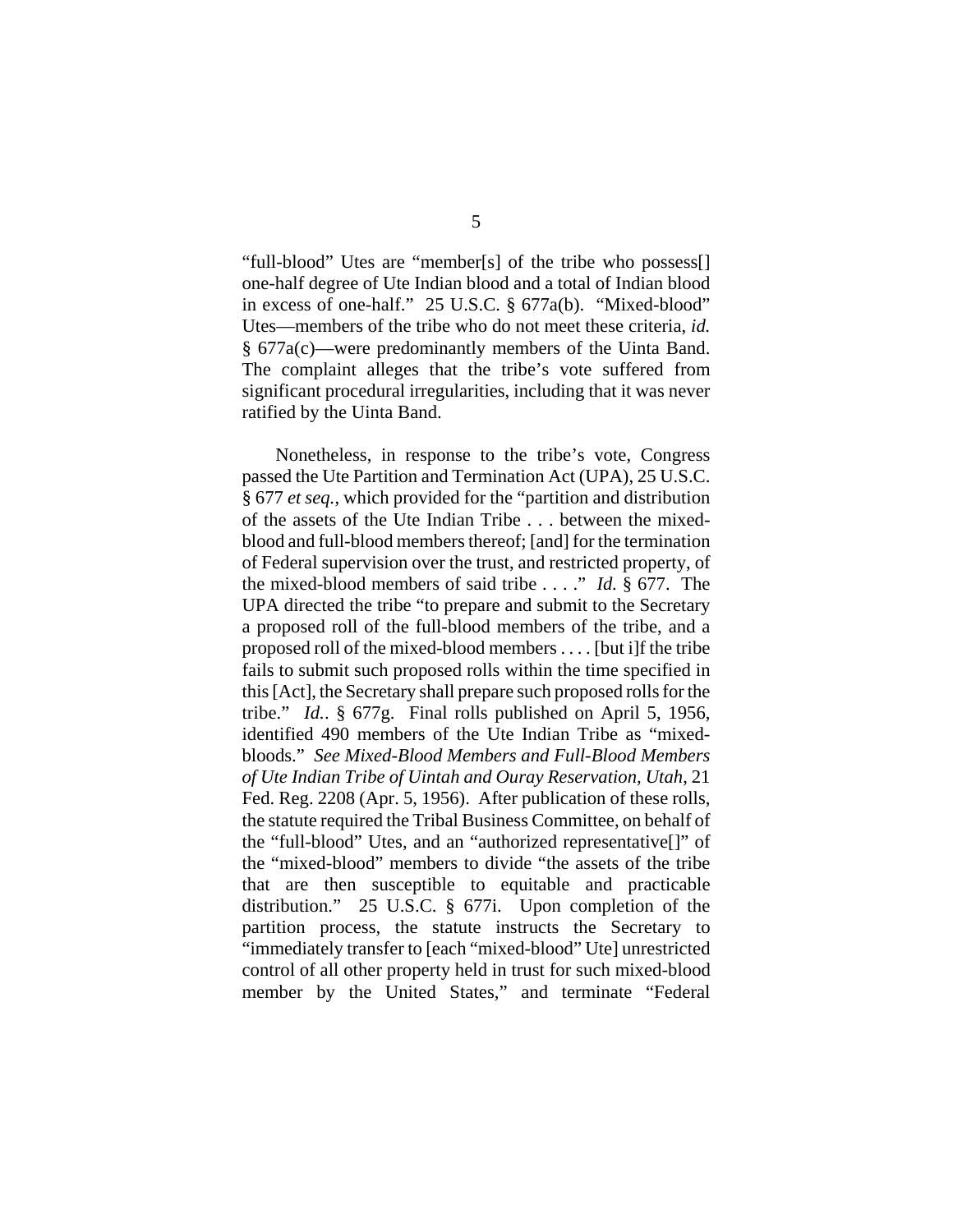supervision of such member and his property." *Id.* § 677*o*. On August 24, 1961, the Secretary published a notice terminating the 490 "mixed-blood" Utes' status as federally recognized Indians. *See Termination of Federal Supervision over the Affairs of the Individual Mixed-Blood Members*, 26 Fed. Reg. 8042 (Aug. 26, 1961).

Appellants Oranna Bumgarner Felter and her fellow plaintiffs are either among the 490 members whose status as federally recognized Indians was terminated in 1961 or are descended from those individuals. In a complaint initially filed on November 4, 2002, and later amended, Felter alleges that the Interior Department improperly implemented the UPA, and thereby unlawfully deprived her of her status as a federally recognized Indian, her land rights, and her share of the thirtytwo million dollar judgment. Claiming that the U.S. government never properly terminated its trust relationship with her, Felter asserts that "defendants were *and are* obligated to safeguard the trust status of the lands and Indian rights and status of the individual 'mixed-blood' members [of the] Uinta Band." Am. Compl. ¶ 103 (emphasis added). Thus, Felter alleges that Interior breached its fiduciary duty during the partition process, as well as that its failure to rectify that violation constitutes a continuing breach of its fiduciary duty. In the complaint's eighth count, Felter further alleges that Interior "failed to account for" and "grossly mismanaged" her share of the thirtytwo million dollar judgment. *Id.* ¶ 110.

The district court granted the government's motion to dismiss the complaint on the ground that Felter's claims are time-barred under 28 U.S.C. § 2401(a), which states that "every civil action commenced against the United States shall be barred unless the complaint is filed within six years after the right of action first accrues." Felter appeals. We review the district court's order granting the motion to dismiss de novo. *See, e.g.*,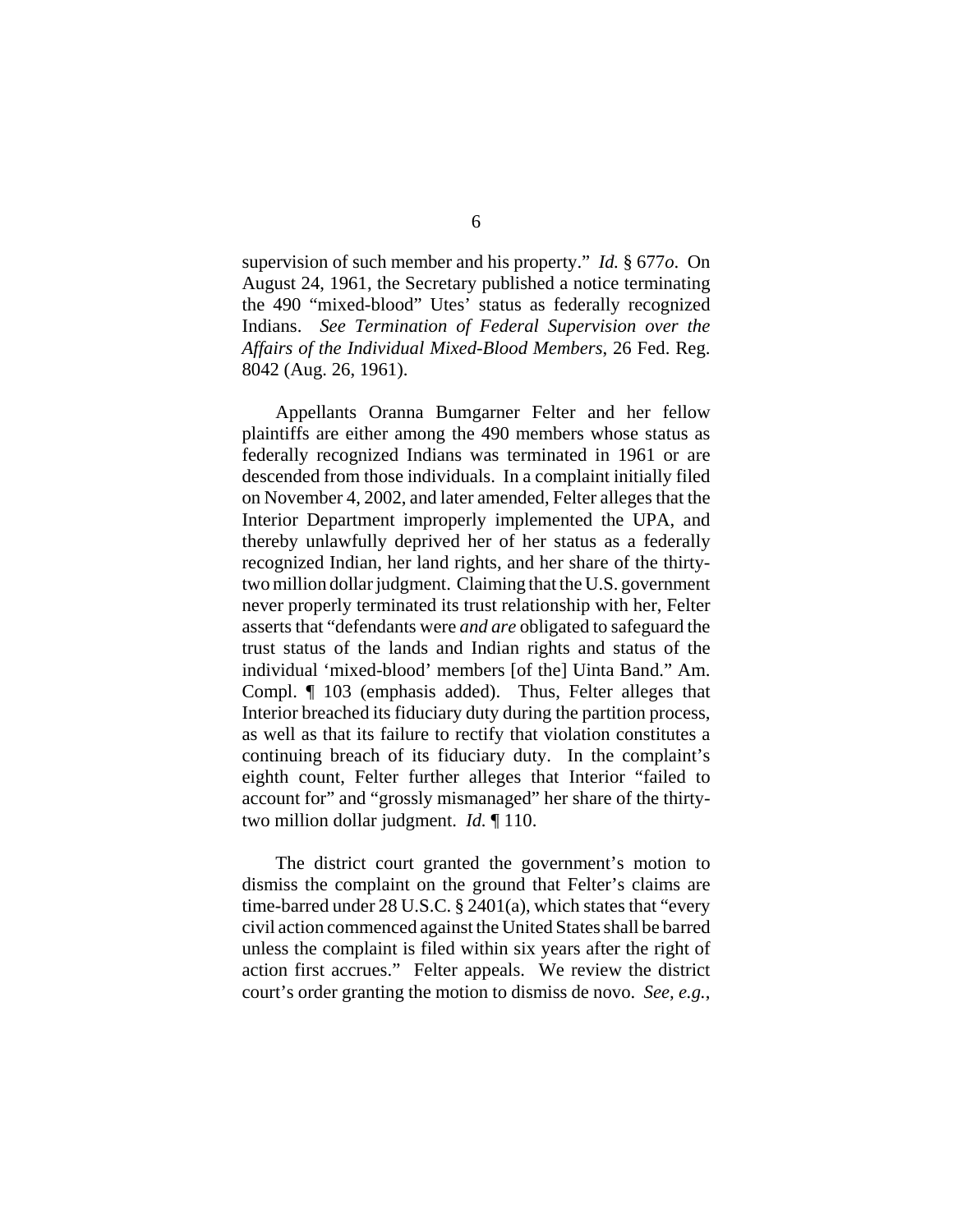#### *Rochon v. Gonzales*, 438 F.3d 1211, 1216 (D.C. Cir. 2006).

### **II.**

Section 2401(a) generally "applies to all civil actions whether legal, equitable, or mixed." *Kendall v. Army Bd. for Corr. of Military Records*, 996 F.2d 362, 365 (D.C. Cir. 1993). *But see Wilderness Soc'y v. Norton*, 434 F.3d 584, 588 (D.C. Cir. 2006) ("This court has repeatedly refused to hold that actions seeking relief under 5 U.S.C. § 706(1) to 'compel agency action unlawfully withheld or unreasonably delayed' are time-barred if initiated more than six years after an agency fails to meet a statutory deadline."). Actions usually accrue "when [they] come[] into existence." *United States v. Lindsay*, 346 U.S. 568, 569 (1954). In this case, as the district court found, none of the acts underlying any of Felter's claims occurred within the six years prior to the filing of the complaint in 2002. *See Hopland Band of Pomo Indians v. United States*, 855 F.2d 1573, 1578-79 (Fed. Cir. 1988) (holding terminated Indians' claims accrued during termination and partition process under an analogous statute of limitations). In particular, the alleged misapplication of the UPA and the resulting termination of trust status and asset distribution occurred in the 1950s and 1960s. Felter's effort to recharacterize her claim by asserting that Interior's failure to rectify its past illegal termination constitutes a current breach of trust cannot save her case. Any such claim accrued in 1961 when Interior repudiated its trust relationship with Felter and the other "mixed-blood" Utes, regardless of whether that repudiation conformed to Interior's statutory and fiduciary obligations. *See Hopland Band*, 855 F.2d at 1578-79 (holding statute of limitations on breach of trust claims accrued at the latest when federal government terminated federal trust relationship over the band).

The district court also correctly held that neither the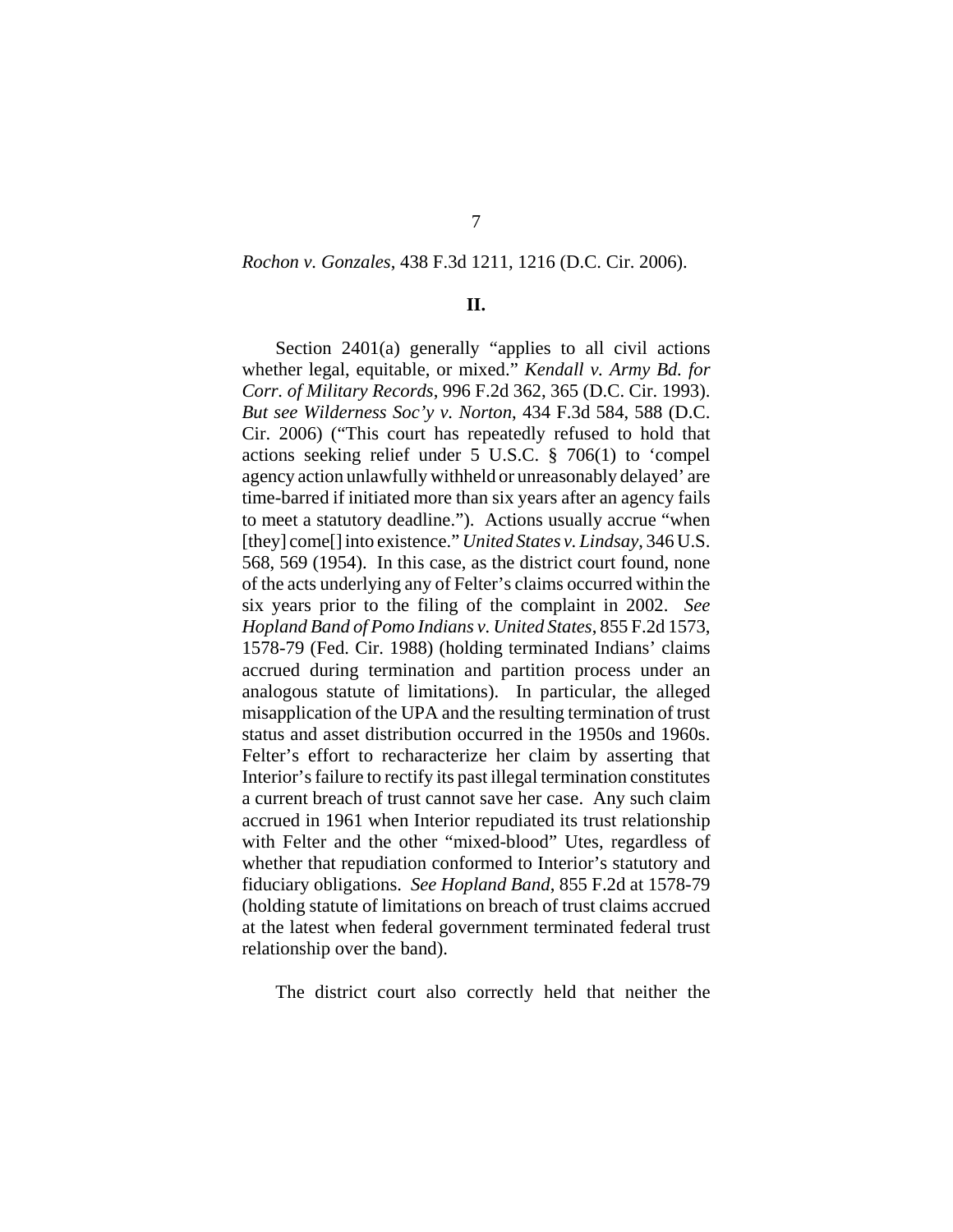continuing violation nor the equitable tolling doctrines provides a safe harbor for Felter's claims. In reaching this conclusion, the district court engaged in an extensive and interesting analysis of whether the Supreme Court's decision in *Irwin v. Dep't of Veterans Affairs*, 498 U.S. 89 (1990), undermined this court's precedent holding section 2401(a) to be jurisdictional, and thus not susceptible to such judicial exceptions. *See Felter v. Norton*, 412 F. Supp. 2d 118, 122-24 (D.D.C. 2006); *see also Harris v. FAA*, 353 F.3d 1006, 1013 n.7 (D.C. Cir. 2004) (noting tension between *Irwin*'s holding that the "same rebuttable presumption of equitable tolling applicable to suits against private defendants should also apply to suits against the United States," 498 U.S. at 95-96, and this court's precedent that "[u]nlike an ordinary statute of limitations, § 2401(a) is a jurisdictional condition attached to the government's waiver of sovereign immunity," *Spannaus v. DOJ*, 824 F.2d 52, 55 (D.C. Cir. 1987)). We need not resolve this issue, for Felter's claims fail even if these doctrines apply to section 2401(a).

We begin with the continuing violation argument. Even assuming that doctrine, which typically pertains to employment discrimination claims, applies to this case, Felter's complaint alleges no acts committed by the defendants within the statute of limitations that could constitute a continuing violation. Although Felter and her co-plaintiffs do assert that their termination and the loss of their lands and other trust assets, all of which happened in the 1950s and 1960s, continues to have lasting *effects* on the lives of all "mixed-blood" Utes, she asserts no new *acts* committed by Interior since that time. As we have held, "[a] lingering effect of an unlawful act is not itself an unlawful act." *Guerra v. Cuomo*, 176 F.3d 547, 551 (D.C. Cir. 1999) (quoting *Dasgupta v. Univ. of Wis. Bd. of Regents*, 121 F.3d 1138, 1140 (7th Cir. 1997)).

Felter also fails to allege sufficient facts to support equitable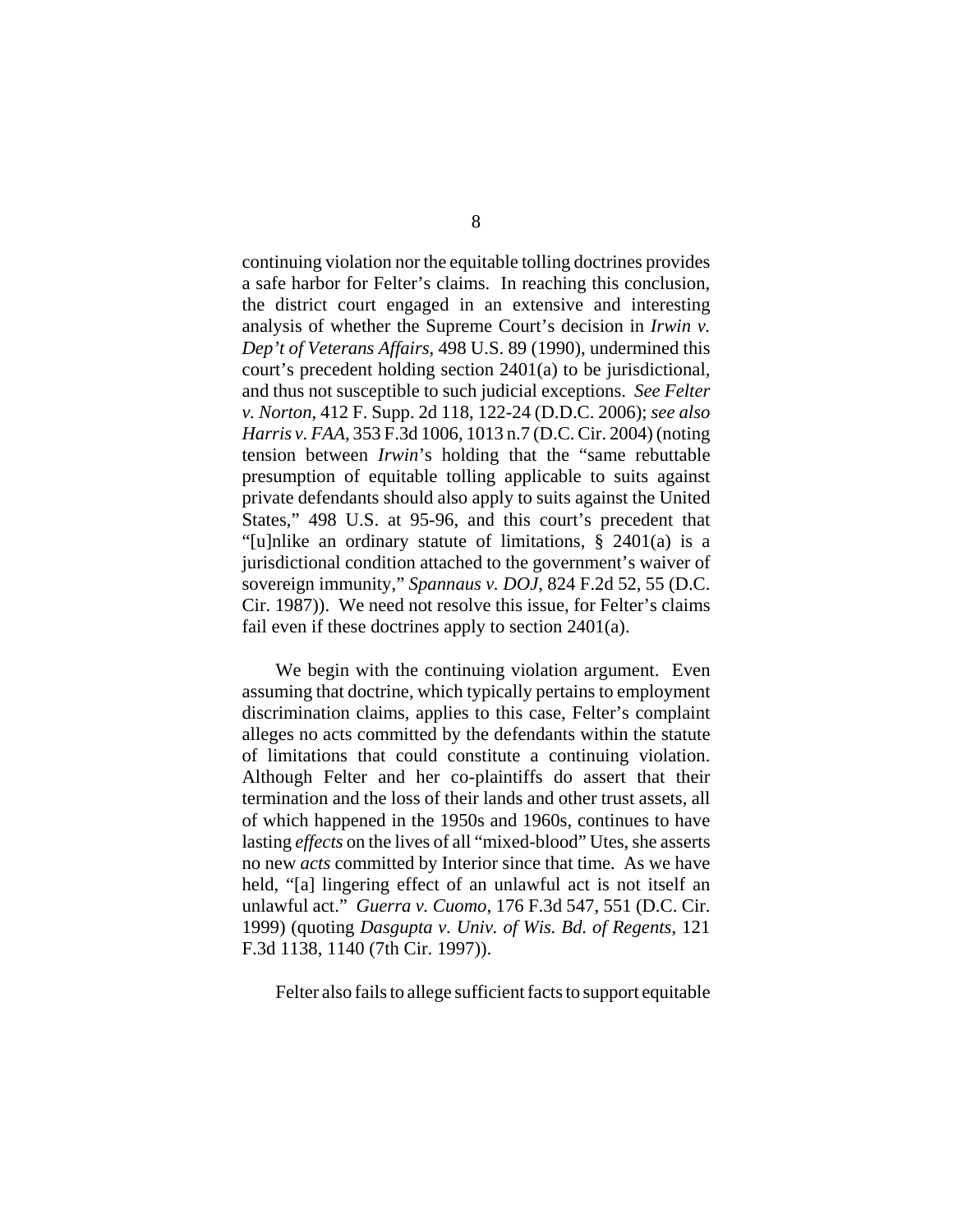tolling. To benefit from such tolling, she must demonstrate "(1) that [she] has been pursuing [her] rights diligently, and (2) that some extraordinary circumstance stood in [her] way." *Pace v. DiGuglielmo*, 544 U.S. 408, 418 (2005). Although Felter argues that the "extraordinary circumstance" element has been met by Interior's alleged "fail[ure] or refus[al] to give the Uinta Band mixed-bloods accurate and adequate information," Appellants' Br. at 19, she asserted neither in her brief nor at oral argument that she diligently pursued her claim over the last forty-plus years.

## **III.**

Although at this point we would normally affirm the district court's section 2401(a) dismissal of the complaint, Felter argues that a recently-enacted statute preserves her claims. Specifically, approximately one month after Felter filed her response to the government's motion to dismiss, Congress enacted the Department of the Interior and Related Agencies Appropriations Act, 2004, Pub. L. No. 108-108, 117 Stat. 1241 (2003) (hereinafter P.L. 108-108), which in relevant part declares:

> [N]otwithstanding any other provision of law, the statute of limitations shall not commence to run on any claim, including any claim in litigation pending on the date of the enactment of this Act, concerning losses to or mismanagement of trust funds, until the affected tribe or individual Indian has been furnished with an accounting of such funds from which the beneficiary can determine whether there has been a loss.

117 Stat. at 1263.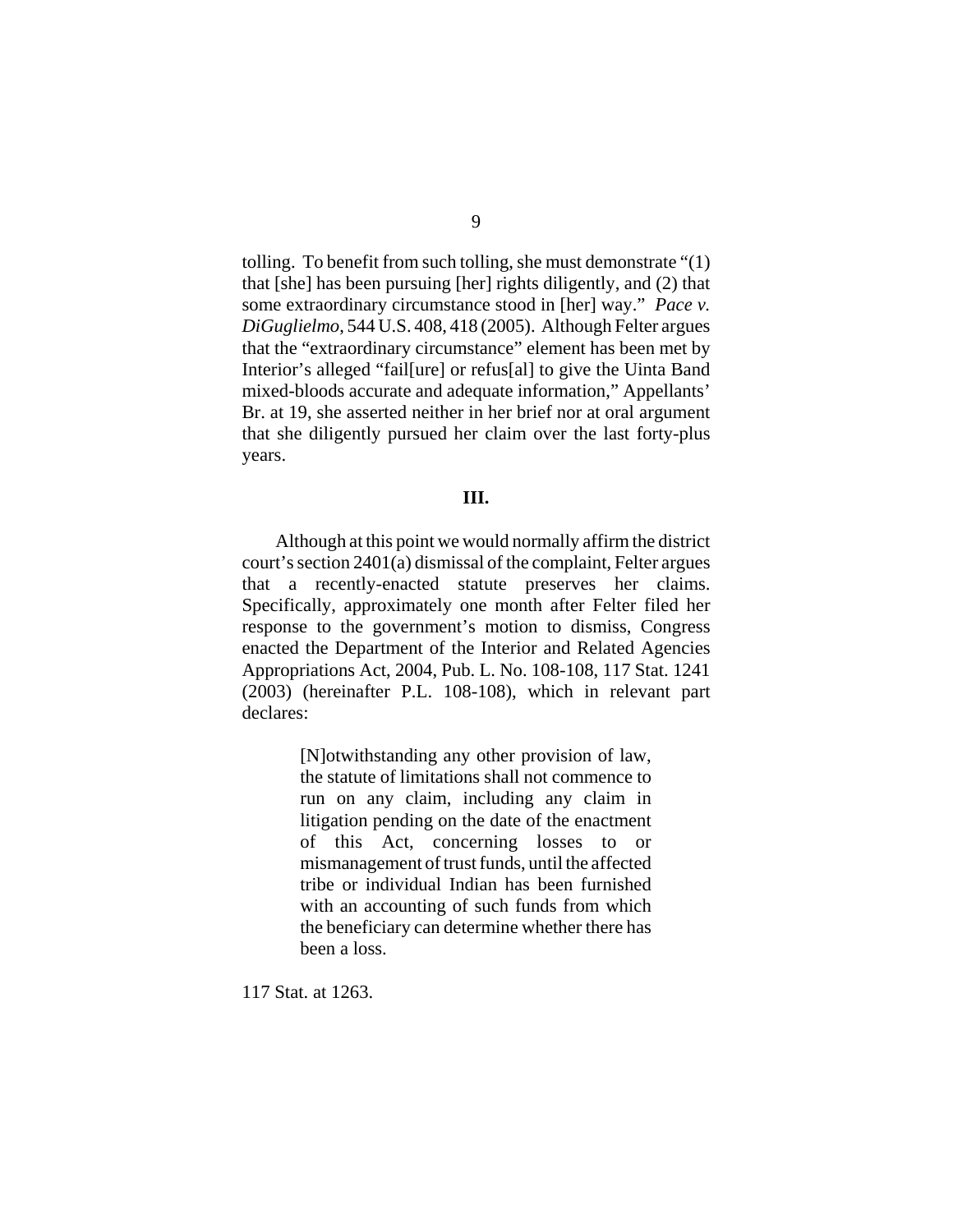The government argues that P.L. 108-108 does not apply to this case because it covers only claims "concerning the losses to or mismanagement of trust funds," whereas "the gravamen of Felter's suit" instead concerns "improper termination of federally recognized Indian status." Appellees' Br. at 15. Felter, however, responds that her complaint includes allegations that *prior to termination* Interior breached its fiduciary duty by conspiring with the "full-blood" Utes and non-Indians to transfer to these individuals land and other property that the United States held in trust for plaintiffs as members of the Uinta Band. *See, e.g.*, Am. Compl. ¶ 64. In the same vein, Felter notes that the complaint alleges that Interior "grossly mismanaged" assets held in trust prior to termination. *See, e.g.*, Am. Compl. ¶¶ 110-11.

The government also argues that Felter has waived her P.L. 108-108 argument by failing to present it to the district court. But Felter did argue in the district court that section 2401(a) does not bar her claim, and she now contends that P.L. 108-108 supports that argument. Although we generally decline to consider arguments not raised in the district court, *see District of Columbia v. Air Fla., Inc.*, 750 F.2d 1077, 1084 (D.C. Cir. 1984), we have been careful to distinguish between failure to make an argument and failure to cite relevant legal authority, particularly where, as here, the interpretation of a statute is at issue. As the Supreme Court has explained, courts have an "independent power to identify and apply the proper construction of governing law." *Kamen v. Kemper Fin. Servs., Inc.*, 500 U.S. 90, 99 (1991). As a result, in *United States v. Rapone*, 131 F.3d 188, 196-97 (D.C. Cir. 1997), we held that a defendant who had repeatedly demanded a jury trial but failed to cite the relevant statute granting him this right may raise the overlooked legal authority on appeal. "Ignoring relevant precedents discovered on appeal," we explained, "could 'occasion appellate affirmation of incorrect legal results.'" *Id.* at